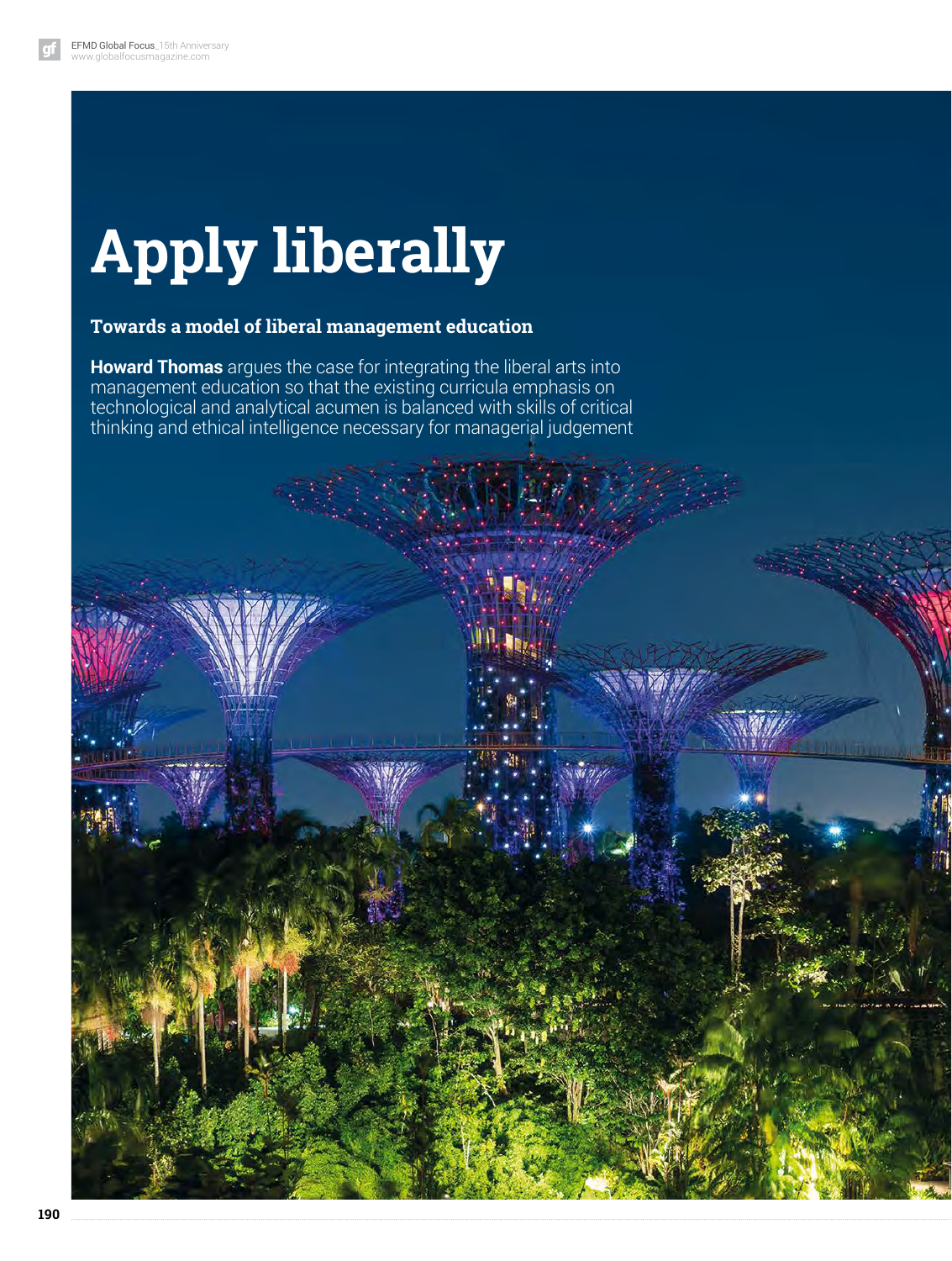

**M**y focus here is on undergraduate business<br>programmes, even though the plea for the stronger adoption of liberal management education applies equally to postgraduate programmes in management education, including the MBA.

Undergraduate courses in business are the largest majors in both the UK and the US (and probably globally) and arguably have much more significance in the education of future managers than post-graduate programmes.

My starting point is the *Carnegie Foundation Programme Report*, written in 2011, admittedly from an US perspective, which called for a radical rethinking of undergraduate management education.

The agenda of management education has been highjacked over time, mainly in the postgraduate arena. Rakesh Khurana, an American educator at Harvard University and Harvard Business School, for example, notes that there is no longer a consensus on what constitutes a core curriculum in business. Skills of analysis (the model of logical positivism) have been prioritised. This has been at the expense of skills necessary for managerial judgement and the process of managing organisational environments of increasing challenge, complexity and ambiguity.

Indeed, there are a series of consistent weaknesses in the development of a range of managerial capabilities from creative, critical thinking to integrative problem framing and solving that would enhance both business and analytic skills.

#### **So what is liberal management education?**

What we call liberal management education in our new book (Stefano Harney and Howard Thomas, *The Liberal Arts and Management Education: A Global Agenda for Chang*e, Cambridge University Press, December 2019) would ground the study of the business world in an understanding of the wider world.

Rather than focusing solely on technical and business skills, management education would welcome the humanities and social sciences at the foundation of its curriculum and the two forms of education, professional and liberal, would be melded and integrated into a holistic curriculum.

Above all, this curriculum would not be characterised by a narrow, functional specialisation but would give management students access to the vast literature on enlightenment thinking in the humanities and to approaches about the role of history and society in the social sciences. Management is surrounded by paradox and ambiguity and hence requires broad-based holistic thinking and the development of important skills of synthesis, criticism, and intellectual curiosity as well as insights into analytic thinking.

Indeed, the lately canonised Cardinal Newman in his 19th century book *The Idea of a University* and elsewhere proposed that professional education should not belong in any university. He believed in a moral authority and freedom of thought, provided by a liberal education, and argued that simply acquiring knowledge without simultaneously cultivating liberal intellectual skills would result in a poor, inadequate education.

In his view, the purpose of a liberal education is to develop those critically important skills of analysis, criticism and synthesis and to use them to leverage knowledge acquisition wisely and effectively.

Thus, the goal in management education should be to provoke the development in the student of what we would call "criticality", creativity and analytical ability as well as an ethical, social and cultural ordering of the world.

In this manner, management students would then be prepared as leaders of society committed to both an ethical world and an ethical business environment.

Stories matter, so I will give you an example of an evolving liberal management education model from Asia, which draws upon my experiences as a Dean at Singapore Management University (2009 – 2015). As background, I arrived in SMU when the global financial crisis was still a festering wound with economic austerity as its signature policy element.

The only consolation for deans of management at that time was that while the financial crisis could partially be attributed to a massive systemic failure (with a narrative very similar to that of the great crash of 1929 – 39), the current failure in "Euroland" is clearly a failure of political will and leadership.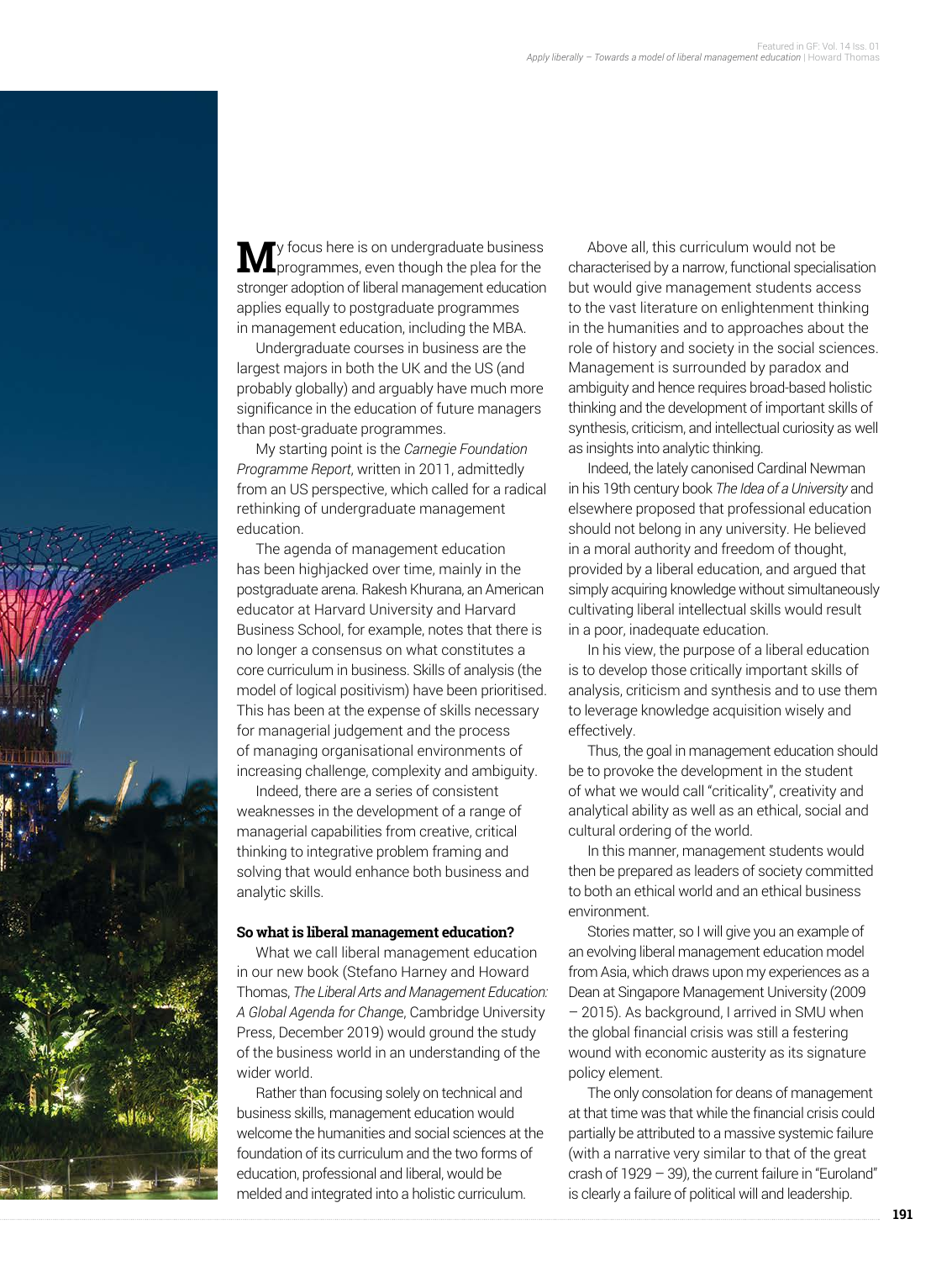## $a_{jj}$

*The challenge we found in curriculum design was that to achieve sustainable inclusive growth in emerging markets such as Asia, the focus must be based on the proposition that the mission of business and the purpose of growth is to build a better society for everyone, and not just a simplistic objective of maximising shareholder wealth*



As we attempted to rise to this challenge, a fundamental starting point was that management education cannot be divorced from the historical and cultural context within which it is taught. In Asia, therefore, it was important to discover, develop and then teach the unique historical, philosophical and cultural contexts within which Asian civilisations achieved their success as well as identifying what might lead to their decline and fall.

Thus, a management education student would be forced to go well beyond the study of business functions to also be a student of history, politics, cross-border communication and cultural exchange.

This also implied that as Asia emerged as an important economic region, mainly via the offices of the Association of South East Asian nations (ASEAN), the curriculum needed also to examine the reasons for the rise of the West, such as the role of science and the focus on the empirical method of proof. It is no accident that in contemporary Asia, every child is told to focus on science.

However, an Asian curriculum should not simply

adopt US or European models of capitalism as its underlying rationale and identity. The recurring socio-ethical traditions of south-east Asia (rather like the *ubuntu* tradition and spirit in Africa) are of a communitarian, family-focused web of mutual obligations. This communitarian characteristic

challenges both the rule of law and the highly individualistic, Darwinian ethos of US capitalism or the state-welfare tendencies of Euro-capitalism.

Communitarian capitalism can therefore be characterised as more stakeholder and less shareholder driven. Thus, the interests of the community of stake holders in an enterprise – the owners, employees, larger communities – would be a higher consideration than simply return on capital in a western context. These ideas have until recently have been somewhat heretical in the design of business school curricula in the West.

Hence, to really understand this communitarian ethos, which has certainly underpinned the east Asian cultural heritage, required our Asian students in management education to undergo a foundational, general educational curriculum in the fundamental philosophical, social, historical and literary traditions of Asian civilisations.





**192**